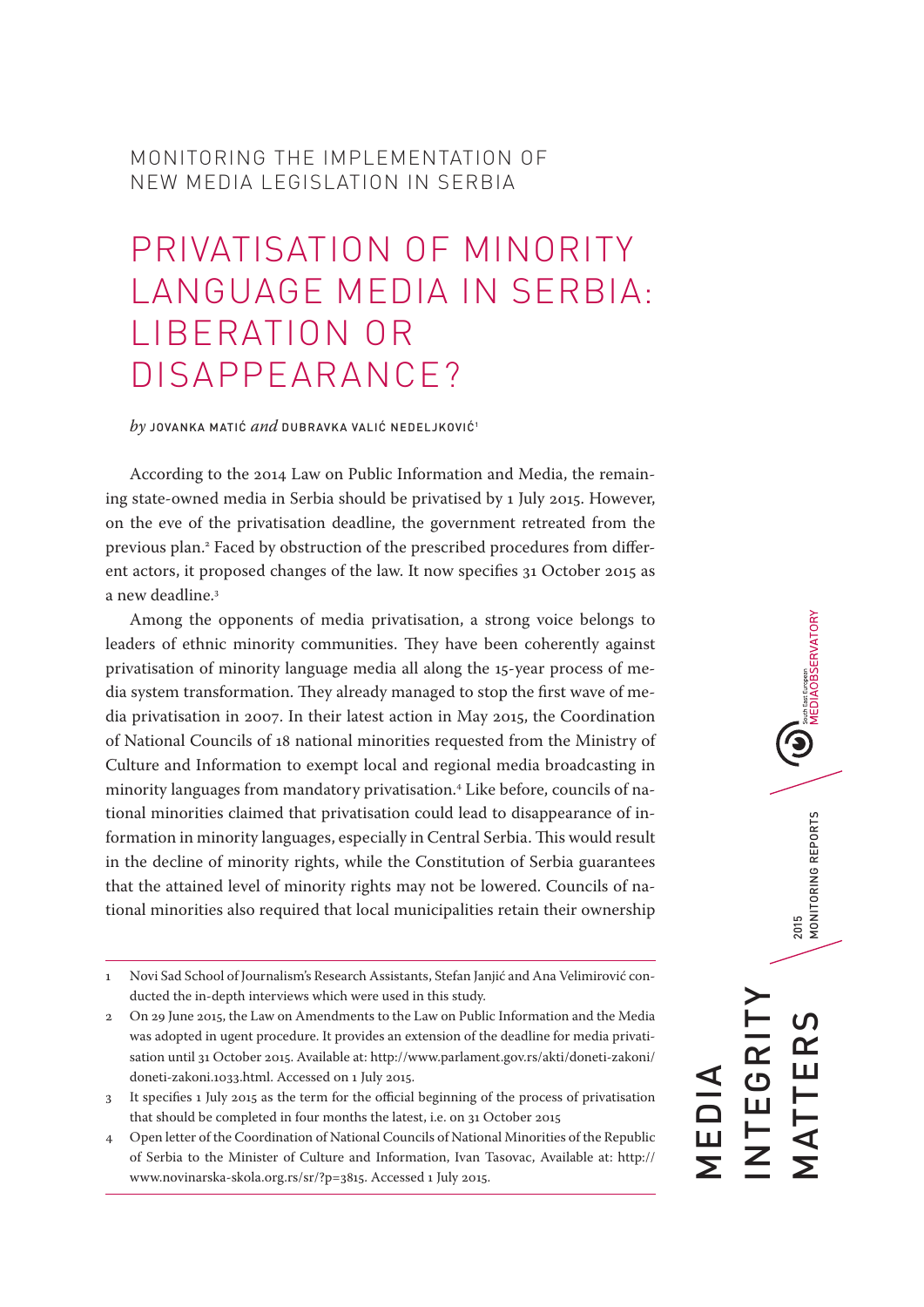rights over minority language media and continue to systematically fund them, as is the case in some EU countries.

The authorities answered negatively to this plea. In their view, the Law on Public Information and Media gives sufficient guarantees for the survival of media in minority languages and for the exercise of right of ethnic minorities to be informed in their languages.

In an interview for this report, president of the Coordination of National Councils of National Minorities Ana Makanova Tomanova claimed that the authorities had shown the lack of interest to find a compromise solution that would secure the survival of minority language media. She hoped that the domicile countries of the minorities living in Serbia and other international actors would react and reproach Serbia for not respecting the rights of national minorities.

Indeed, the future of minority language media that have to be privatised is not clear. At the same time, the catastrophic scenarios pictured by national minority councils do not seem accurate. This report examines the challenges the mandatory privatisation of media and other provisions of the new Law on Public Information and Media bring to the system of dissemination of information for national minorities in their native languages. It also offers recommendations that could provide viable solutions to financially sustainable, independent and quality minority media outlets. The report is based on a study of relevant literature and on five in-dept interviews and three informative conversations with a variety of actors related to the issue of minority media, conducted specifically for this report in spring 2015.

 $\geq$ 

 $\sim$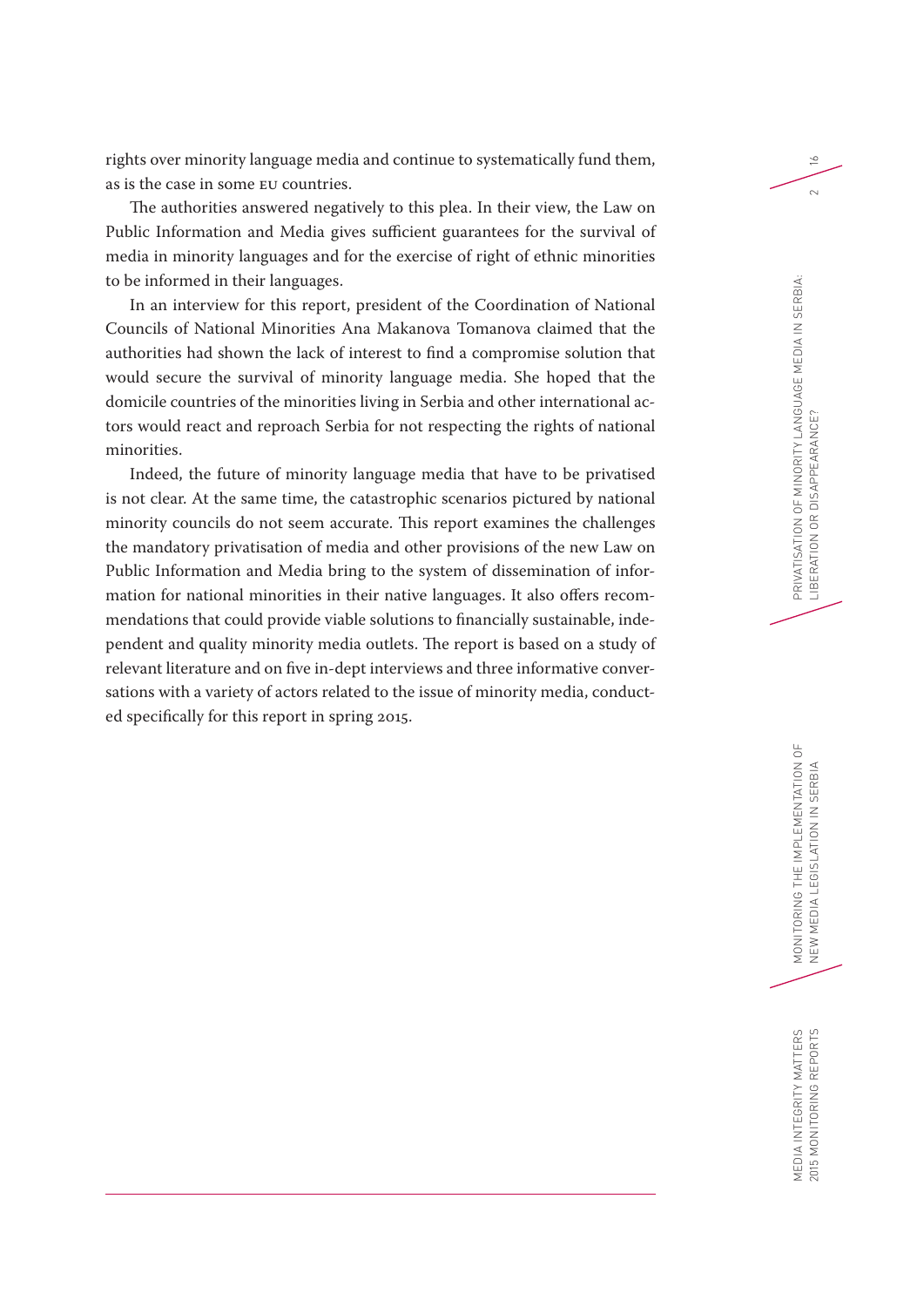### 1 MINORITY LANGUAGE MEDIA

Serbia is a multiethnic society. According to the 2011 population census, 13 percent of Serbian citizens (about a million) are members of national minorities. Among 21 ethnic communities, most numerous are Hungarians, Roma and Bosniaks, followed by Croats, Slovaks, Vlachs and Montenegrins. Other significant minorities are Albanians (who boycotted the census, so their number is not identified), Romanians, Macedonians, Bulgarians and Ruthenians. In order to ensure the protection of national, cultural and linguistic identity of ethnic minorities, Serbian legislation stipulates the rights of minorities to freedom of expression, information in their own languages and the right to establish their own media.<sup>5</sup>

There is no precise information on the number of media which produce content in languages of national minorities. Not a single institution is keeping separate records of these media. The latest accessible data come from 2010: about 160 media outlets produced at least in part the content in minority languages, 31 of them fully.6 The majority of these media are in Vojvodina, the most ethnically diverse region in Serbia.

The privatisation process includes 73 media outlets, with an unknown number of them producing content in minority languages. The previously stopped privatisation wave in 2007 left in Vojvodina intact 21 broadcasters owned by local municipalities, 17 of which had programs in one or several minority languages.7 Some of them are media with long tradition in addressing ethnic communities, such as *Radio Kisač*, the oldest radio in a minority language in Vojvodina that has continuously broadcast for 50 years in Slovak language, *RTV Kragujevac* with programs in Roma, *RTV Caribrod* and *RTV Bosilegrad* in Bulgarian, *Radio Bujanovac* in Albanian, *Radio Tutin* in Bosnian, *Radio Subotica* with programs in five languages, etc.

In the last 15 years, the reforms of the Serbian media sector have not managed to create conditions for independent, pluralistic and sustainable system of information for minorities in their own languages. Information needs of ethnic minorities are satisfied by three types of media. None of them have so far

- 6 See details in Marko, D. et al., 'Analiza medija na jezicima manjina u Srbiji: Afirmativno i nekritički o sebi, malo o drugima', in *Manjine i mediji na Zapadnom Balkanu*, Sarajevo, 2012. pp. 326–397. Avaialable at: http://www.mediaonline.ba/ba/pdf.asp?id=505&n=manjine%20i%20mediji%20na%20zapadnom%20balkanu. Accessed 29 May 2015.
- 7 Serenčeš, Ž., 'Privatizacija medija u Vojvodini i postprivatizacioni procesi', in *Vojvođanski mediji – politički kompromis ili profesionalno izveštavanje,* Nezavisno društvo novinara Vojvodine, Novi Sad, 2010, p. 22.

SIE DE LEER OF DE SAN DIE SOME |<br>|<br>| O INFORMATION NEEDS OF ETHNIC MINORITIES ARE SATISFIED BY THREE TYPES OF MEDIA. NONE OF THEM HAVE SO FAR PROVED SUITABLE FOR SECURING FREE, UNBIASED, RELEVANT AND QUALITY INFORMATION FOR THEIR TARGET AUDIENCES.

 $\geq$ 

<sup>5</sup> See the Law on Protection of Rights and Freedoms of National Minorities (2002). Available in English online at: http://www.seio.gov.rs/upload/documents/ekspertske%20misije/protection of minorities/the law on the-protection rights nat minorities.pdf. Accessed 29 May 2015.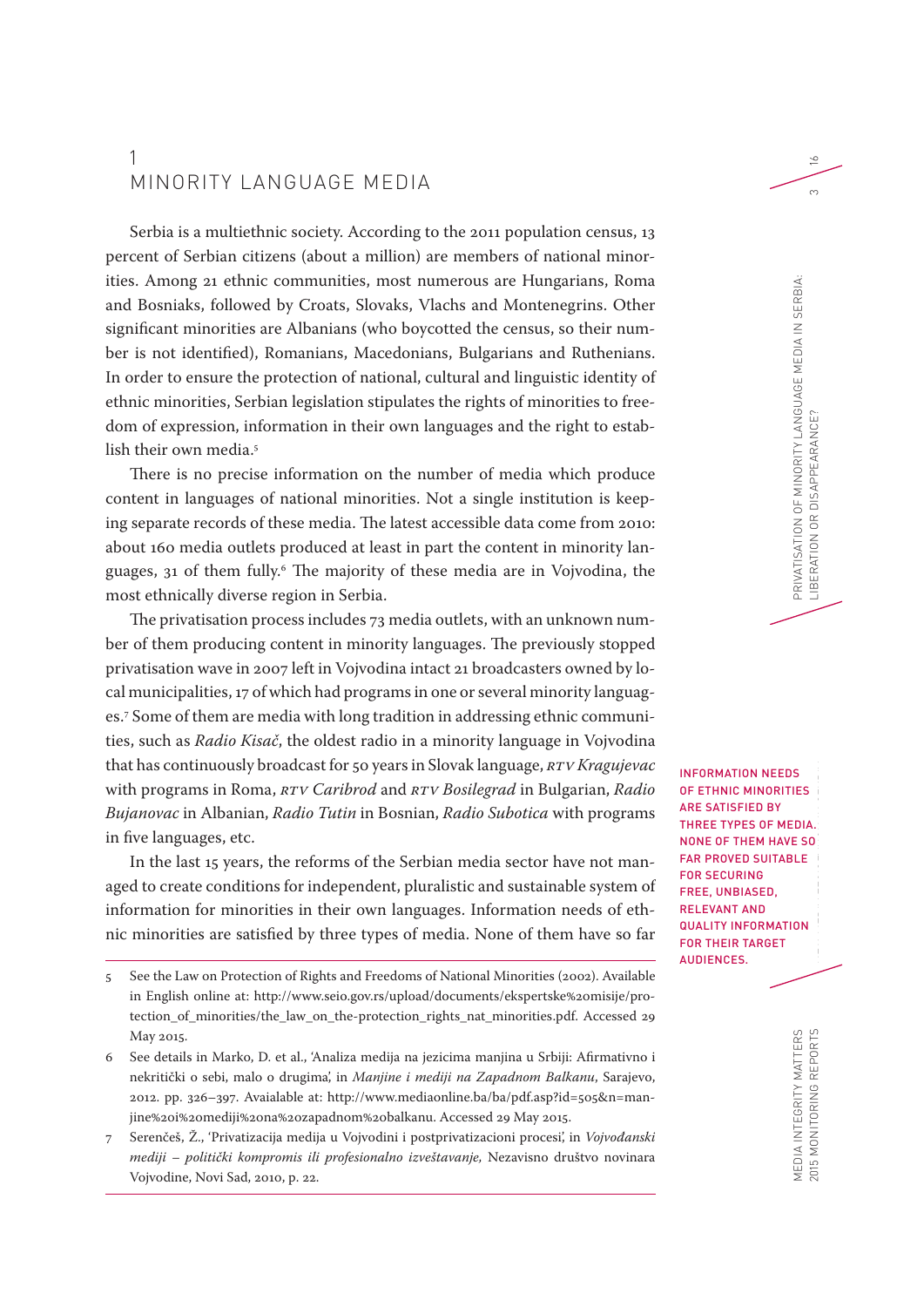proved suitable for securing free, unbiased, relevant and quality information for their target audiences.

The first type are public service broadcasters. Two public broadcasters operate in Serbia – *Radio Television of Serbia* (*RTS*) which covers the entire territory of the country (later called republic public broadcaster) and *Radio Television of Vojvodina* (*RTV*), covering the province of Vojvodina (provincial public broadcaster). Republic public service *RTS* provides very small amount of programming for national minorities, exclusively in Roma language. On the contrary, provincial broadcaster *RTV* produces programs in 10 languages of minorities living in Vojvodina province. However, its programs are not of a high quality.8 Only in recent times the *RTV* management has invested serious efforts to make these programs more relevant for their audiences.

 The second type are broadcast media owned by local municipalities in ethnically mixed communities. They usually broadcast in Serbian and in one or more minority languages. They are currently financed by the municipality budget subsidies. Financially dependent on their owners, who also decide on human resources policy (appointment of general managers, editors-in-chief, hiring and sacking of journalists), these media are under strong political influence of the ruling political parties in their municipalities. Public funds are thus used for the promotion of political agendas of ruling parties in these municipalities.

The third type are the media founded and owned by councils of national minorities which produce the full content in their respective minority languages. These are usually print and online media, such as a daily *Magyar Szó* (the only daily in a minority language), weeklies *Hlas Ludu* (in Slovak), *Libertatea* (in Romanian), *Ruske slovo* (in Ruthenian), *Hrvatska riječ* (in Croatian), a monthly *Makedonska videlina* (in Macedonian), etc. They are also financed by budget subsidies, as are their owners. The overwhelming part of the budget of the Secretariat for Culture and Public Information of Vojvodina province government, for example, is spent on funding only the media owned and managed by councils of national minorities living in Vojvodina. These media are strongly influenced by ruling structures of councils of national minorities, which have the authority to decide on business, human resources and editorial policies of media. Given that their members are elected from lists featuring politicians, national minority councils are para-political bodies and exercise political influence on the media they own. In these media as well, public money is spent for the promotion of political agendas of ruling structures of minority councils.

The most widely known examples of interference of minority councils into everyday work of journalists are dismissals of editor-in-chief of a daily *Magyar Szó* and director of *RTV Panon* by the Hungarian Minority Council in 2011.

 $\geq$ 

<sup>8</sup> Detailed analyses of these programs can be found in Valić Nedeljković, D. (ed.), *Mediji o svakodnevici*, Novosadska novinarska škola, Novi Sad, 2008.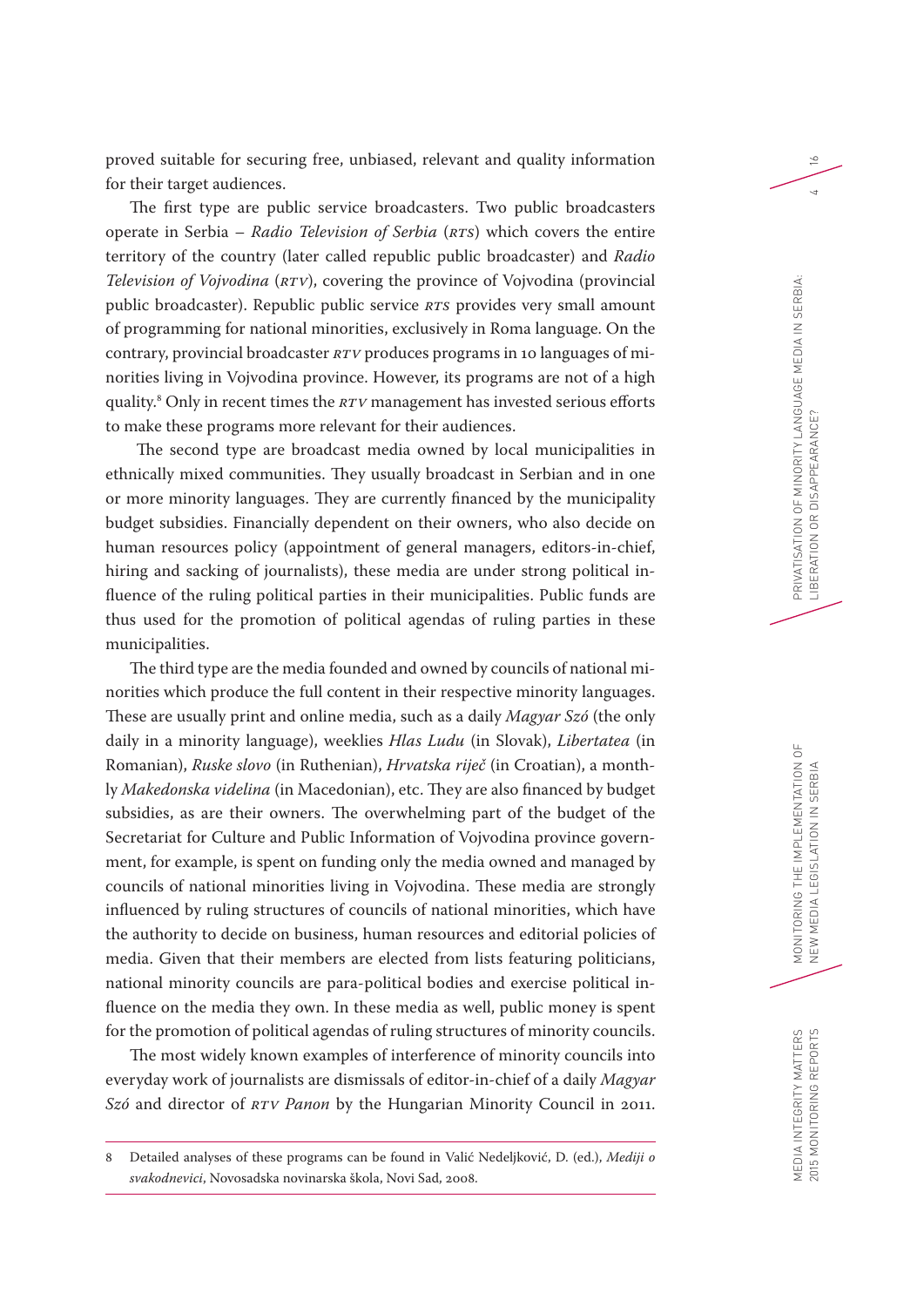They both were criticized for not paying enough attention to the activities of the Alliance of Vojvodina Hungarians, the political party with a dominant position within the Council.

Private media in national minority languages are extremely rare. One such example is *Radio Srbobran* which was successfully privatised in 2007. Another is the Hungarian-language magazine *Családi Kör*, with the largest audience of all the newsmagazines in Hungarian language in Vojvodina (44 percent audience)<sup>9</sup>.

National minority communities in Serbia have different access to information in their languages. Most privileged, both in terms of number of media and financial resources, are the minorities living in Vojvodina province, which also have the longest tradition in this regard. For example, the government of Vojvodina province designated about 2,45 million euro (294 million RSD) in its 2015 budget to help the minority language media founded by national minority councils. Media aimed at minorities in other parts of Serbia (Albanians, Bosniaks, Bulgarians, Vlachs) did not have access to similar funds. While some minorities are provided with a diversity of information sources, the others are being increasingly deprived of them. In addition to everyday programming on public service broadcaster *RTV* and many print media, Slovaks in Vojvodina for example are served by *Radio Kisač*, *Radio Petrovac*, *Radio Šid*, *Radio Odžaci*, *RTV Stara Pazova*, *RTV Kovačica*, and *TV Novosadska*. On the other hand, Bulgarian minority has access to only two sources, *RTV Caribrod* and *Radio Bosilegrad*. A weekly news show in Bulgarian on public service broadcaster *RTS* was cancelled in 2000; a daily radio show on *Radio Niš* was cancelled in 2006; the publishing enterprise Bratstvo, issuing a newspaper *Bratstvo*, children's magazine *Drugarče* and cultural magazine *Most* stopped working in 2011.

The attitude against privatisation includes the argument that differences among national minority communities in access to information in their languages will be further increased. Among Bulgarian minority community, for example, there is fear that privatisation could leave these citizens without any information source in Bulgarian language.

TEI<br>C<br>Y  $\mathsf{S}_{\mathsf{S}}$ NATIONAL MINORITY **COMMUNITIES** IN SERBIA HAVE DIFFERENT ACCESS TO INFORMATION IN THEIR LANGUAGES. WHILE SOME MINORITIES ARE PROVIDED WITH A DIVERSITY OF INFORMATION SOURCES, THE OTHERS ARE BEING INCREASINGLY DEPRIVED OF THEM.

 $\geq$ 

MEDIA INTEGRITY MATTERS<br>2015 MONITORING REPORTS MEDIA INTEGRITY MATTERS 2015 MONITORING REPORTS

9 See Magyar Nemzeti Tanács [National Council of the Hungarian Ethnic Minority], *Vajdasági magyar médiastratégia: 2011–2016* [*Media Stategy for Media Oulets in Hungarian language in Vojvodina*], Szabadka/Subotica, 2011, p. 5. Available at: http://www.mnt.org.rs/sites/default/files/attachments/vajdasagi\_magyar\_media\_startegia.pdf. Accessed 25 June 2015.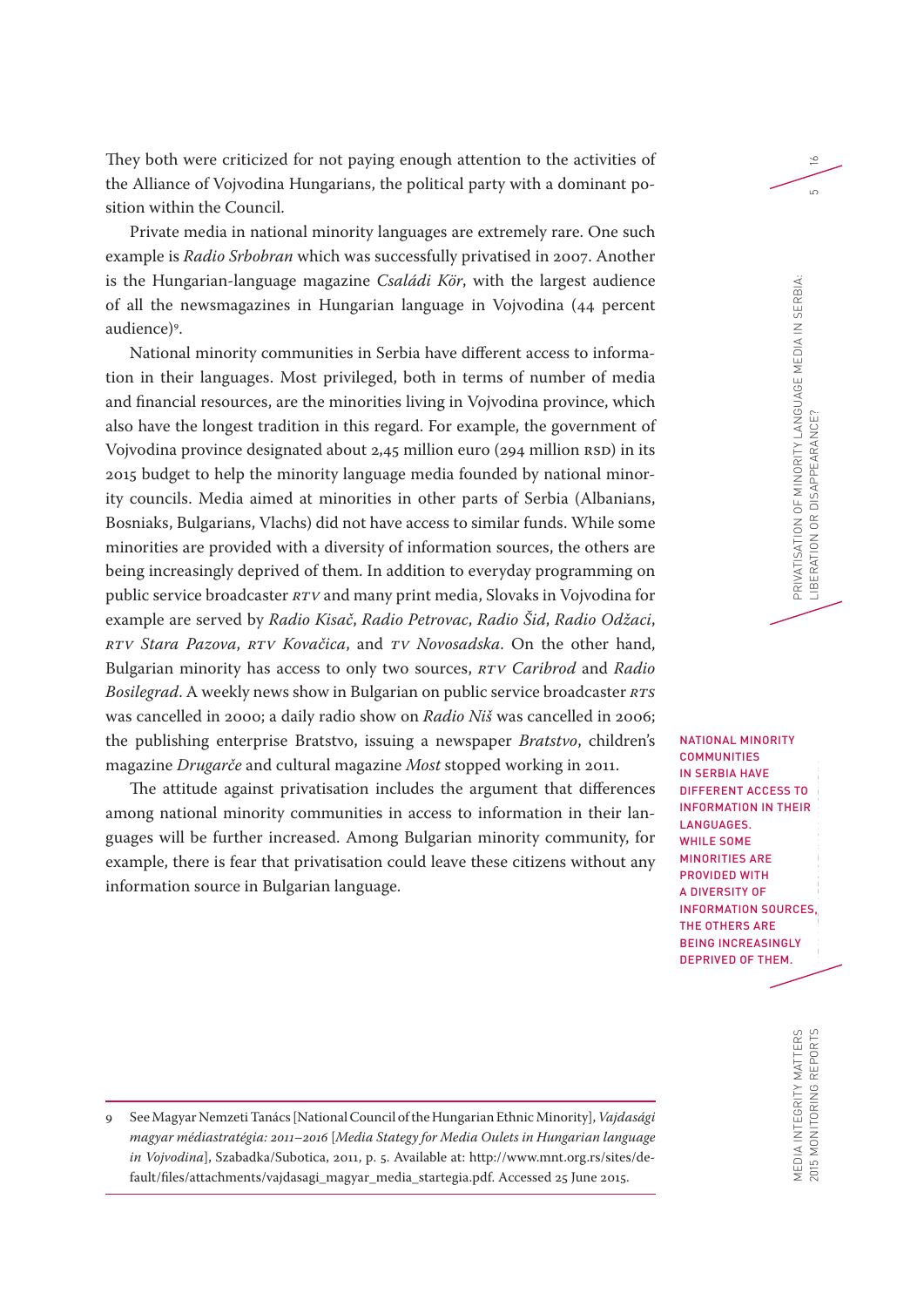### 2 TWO-FOLD POLICY ON MEDIA IN MINORITY **LANGUAGES**

The Law on Public Information and Media, adopted in 2014, introduced mandatory privatisation in order to stop the political and economic influences on the media owned by the state. Privatisation should bring a halt of financing the media by budget subsidies and thus put all the media in equal position in the market. State Secretary of the Ministry of Culture and Information Saša Mirković in an interview for this report claimed that privatisation will not threaten the right of national minorities. He believes that potential investors in multiethnic communities will find economic interests to buy the media that have loyal audiences. According to Mirković, the law "positively discriminated" minority language media in the prescribed process of privatisation. In addition to the obligation of retaining the core media business in a period of five years, instead of two or three years that are prescribed for companies in other business fields, which is valid for new owners of all the media, investors in minority language media have a legal obligation to keep the share of programming in minority languages in the programming scheme as it was a year before the law was adopted.

Further, Mirković stressed, the Law on Public Information and Media defined preservation of cultural identities of national minorities to be in the public interest and made the minority language media eligible for state aid in the form of project co-financing. He also underlined the role of public service broadcasters as a very important actor in providing information for national minorities, and especially emphasized the role of the provincial public broadcaster Radio Television of Vojvodina and its programming in 10 languages. Finally, the law allowed the councils of national minorities to establish institutions and business companies or foundations with the aim of providing information in minority languages. In Mirković's opinion, all these measures provide guarantees that the existing standards in the right to information of national minorities will not be endangered.

The State Secretary, however, does not make it clear that the law has introduced a two-fold approach to media in minority languages. The (print) media owned by councils of national minorities are kept intact. Their position will not change in any way. The law, in fact, enables the continuation of para-state ownership in these media and perpetuates both its good (guarantees for survival by reliance on budget subsidies) and bad aspects (lack of autonomy and politicization). The effects of changes will be felt only by (broadcast) media owned by local municipalities, which indeed are left to uncertain future and, more importantly, to uncertain funding, which can partly come in the form of project co-financing by republic, provincial or local bodies.

EI EIHIEN BIJ HID G NEW MEDIA LEGISlati<br>New Media THE 2014 LAW HAS INTRODUCED A TWO-FOLD APPROACH TO MEDIA IN MINORITY LANGUAGES. THE (PRINT) MEDIA OWNED BY COUNCILS OF NATIONAL MINORITIES ARE KEPT INTACT. THE EFFECTS OF CHANGES WILL BE FELT ONLY BY (BROADCAST) MEDIA OWNED BY LOCAL MUNICIPALITIES, WHICH INDEED ARE LEFT TO UNCERTAIN FUNDING AND UNCERTAIN FUTURE.

 $\approx$ 

 $\sim$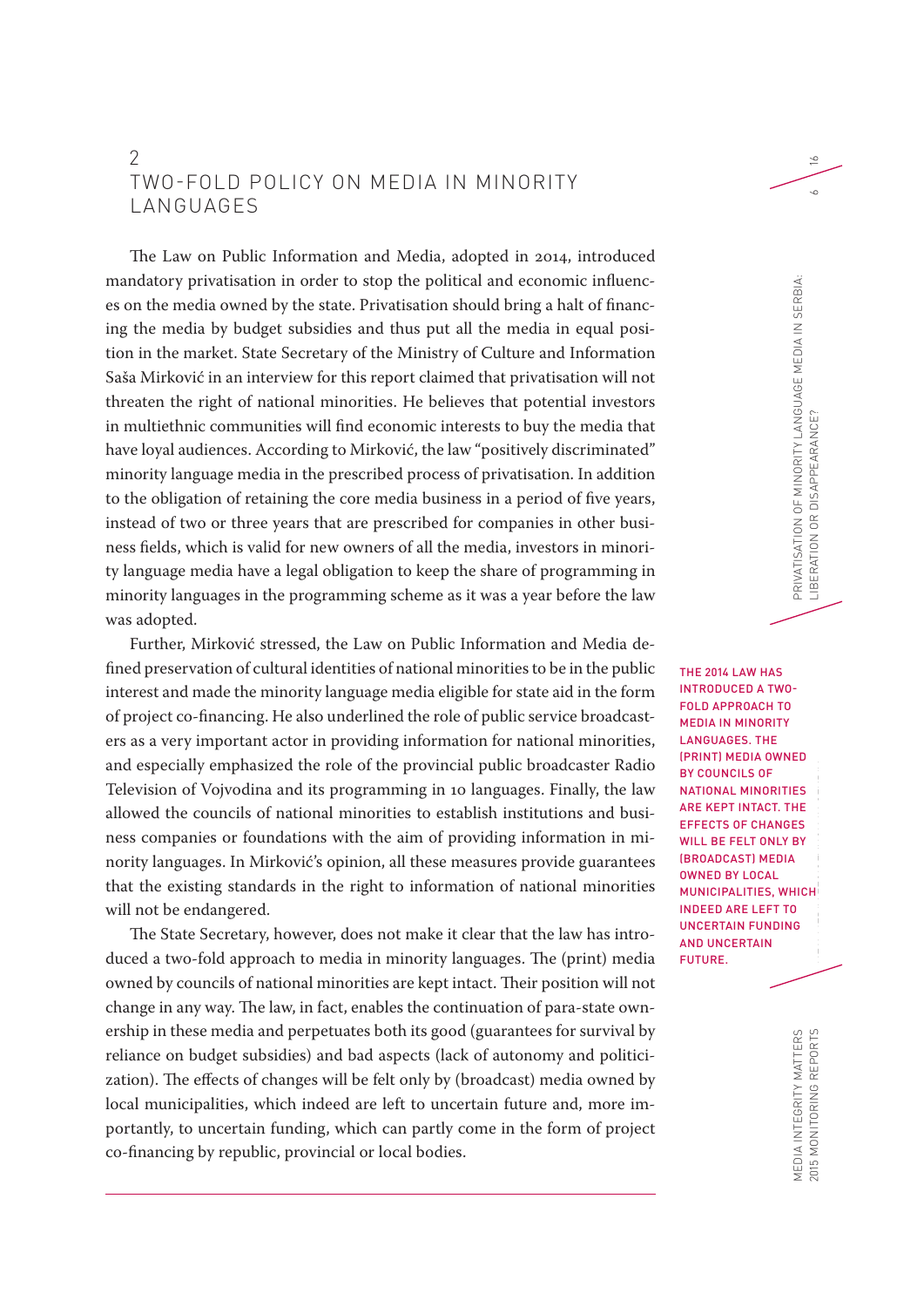#### 2.1

#### CHALLENGES FOR MUST-BE-PRIVATISED MEDIA

Municipality-owned radio and TV stations broadcasting in minority languages will be put on sale by tenders. Their employees fear potential investors will not find interest to buy them. Their programming in minority languages is not commercially viable. For example, the interviewed employee of *RTV Caribrod*, Slaviša Milanov, said that this local radio and TV channel in the municipality of Dimitrovgrad, which have been broadcasting in Serbian and Bulgarian language for 24 years, cannot make profit due to limited ethnic and local audiences and have no significant assets to attract potential investors. Besides, their region is one of the poorest in Serbia and has a low advertising potential. Although scarce, research in this field shows that state-owned local media earn up to 30 percent of their revenues from commercial sources, while in the case of minority language media this percentage is much lower.<sup>10</sup>

Two other options, provided by the Law on Public Information and Media, are not applicable in the case of *RTV Caribrod*. The law allows national councils to own media but not to take new ones, like *RTV Caribrod*. Additionally, the law prescribes that if the sale of media fails, the shares of media enterprises shall be transferred to their employees free of charge. However, in March 2015 the Serbian government adopted a decree<sup>11</sup> specifying that free shares of media enterprises could be obtained only by those employees that had not received free shares of public enterprises on some other ground. This significantly reduced the number of employees eligible for becoming new media owners, given that the majority of citizens of Serbia, and thus media employees, earlier had exercised their right to free shares in the privatisation process of big public companies (Airport, Telekom, etc). If the employees do no accept the shares, the media will cease to exist.

According to interviewed member of the National Council of the Bulgarian national minority Olgica Veličkov, mandatory privatisation could mean a shutdown of the two only remaining media in Bulgarian language – *RTV Caribrod* and *RTV Bosilegrad*. *RTV Caribrod* employee Milanov claims that by insisting on privatisation of these media "the state does not fully respect the Constitution of Serbia, the European Charter, the Framework Convention on the Protection of National Minorities". He also emphasizes that information in Bulgarian language has already been reduced to a minimum.

 $\approx$ 

 $\sim$ 

<sup>10</sup> The data are taken from the research study published by the Fund for Open Society in 2007, while the economic situation of the local media has worsened in the meantime.

<sup>11</sup> Regulation on the Transfer of Capital without Compensation to Employees of Media Publishers. 'Uredba o prenosu kapitala bez naknade zaposlenima kod izdavača medija', *Službeni glasnik Republike Srbije,* No. 05 110-3345/2015. Available at: http://www.slglasnik. info/sr/30-27-03-2015/28583-uredba-o-prenosu-kapitala-bez-naknade-zaposlenima-kodizdavaca-medija.html. Accessed 1 July 2015.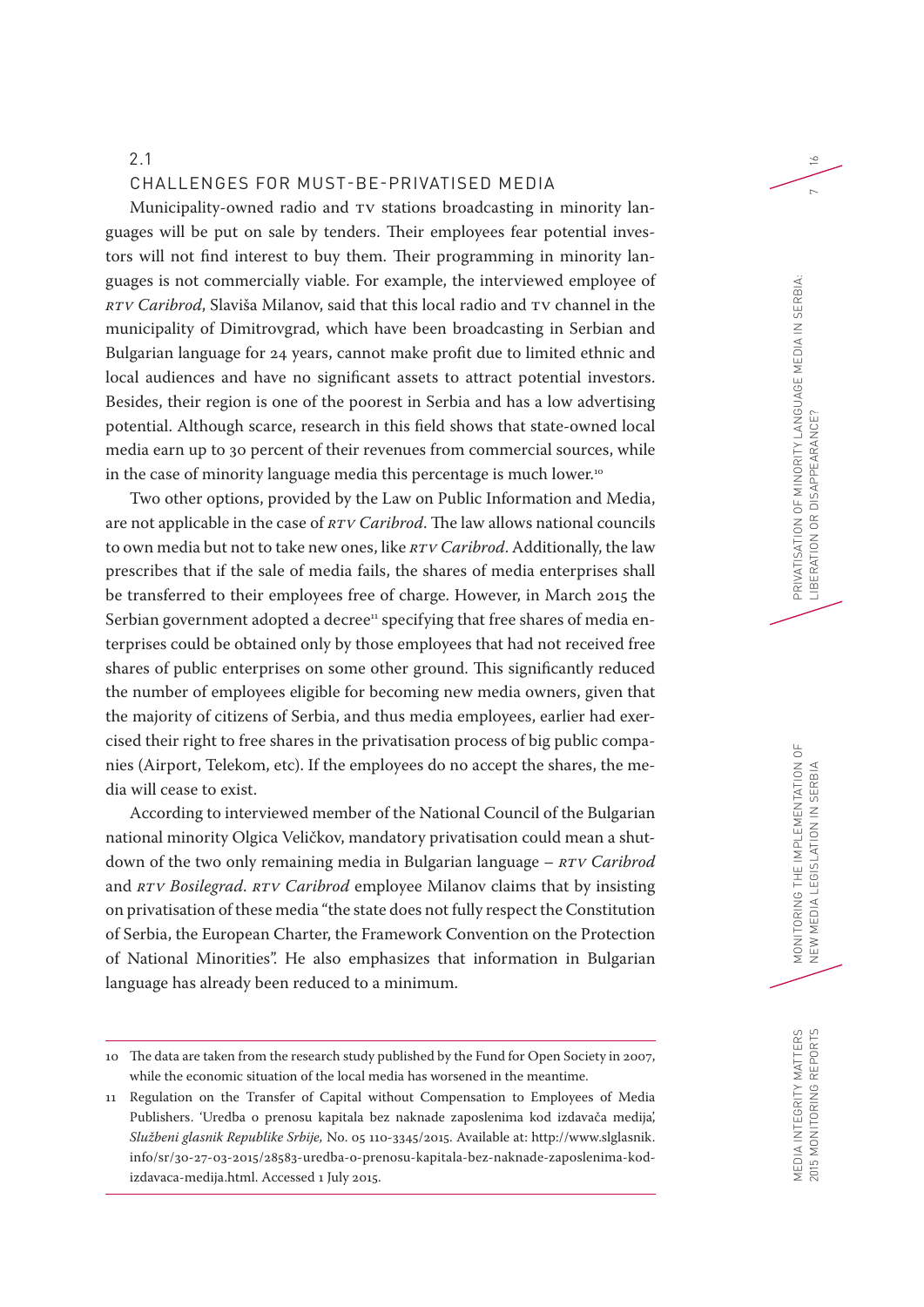Some larger media fear that bad experience with past attempt of privatisation will be repeated. Some of the earlier privatised media have ended up in the hands of individuals whose main motivation was a cheap purchase of good office space or other real estate assets. In other cases, private buyers have been a cover for political parties, which by law are not allowed to own the media.<sup>12</sup>

In minority communities, there is great concern about the efficiency of the provisions in the law which oblige new owners to preserve the same form of media business within five years and to keep the share of minority language programming in the program schedule. In an interview for this report, Secretary General of the Independent Journalists' Association of Vojvodina (NDNV) Nedim Sejdinović pointed out that the regulatory body for electronic media was utterly ineffective in controlling the obligation of new owners to continue with media business and in sanctioning its violations in the past. The Coordination of National Councils of National Minorities claims that the Law does not provide sufficient guarantees that programming schemes including content in minority language will be retained. It also does not specify any control mechanism or sanctions for violations of this obligation.

The main problem of the privatised media will be insecure sources of finances. Instead on regular budget subsidies they will have to rely on improbable commercial revenues and unstable and unreliable project funding. The problem is even greater because privatisation should take place in a highly unfavourable economic context of media business, which is often described by media practitioners as "worse than ever".

The Law on Public Information and Media introduced the obligation of republic, provincial and local authorities to co-finance the production of content pursuing the public interest, which includes content in minority languages. Such a grant scheme, specifically designed for content in minority languages, was implemented by the Ministry of Culture and Information in spring 2015, while another is planned for autumn 2015, after privatisation. Media financed from public funds could not apply for these funds. The Ministry received 162 applications following its first call. On the basis of evaluation of independent commission, 76 projects were selected for co-financing and 86 were rejected. The fund comprised about 250.000 euro (30 million RSD), with the largest grant of about 8.000 euro (950.000 RSD). In the province of Vojvodina, private minority language media applied for funds together with all other media. The largest sum awarded for content in minority language equalled about 9.000 euro (1.1 million RSD). These funds are not sufficient for the survival of media whose main content is in minority languages.

Additional potential financial sources for these media could be cross-border cooperation programs with countries of origin as well as European and  $\geq$ 

 $\infty$ 

<sup>12</sup> More details can be found in Serenčeš, 'Privatizacija medija u Vojvodini i postprivatizacioni procesi', 2010.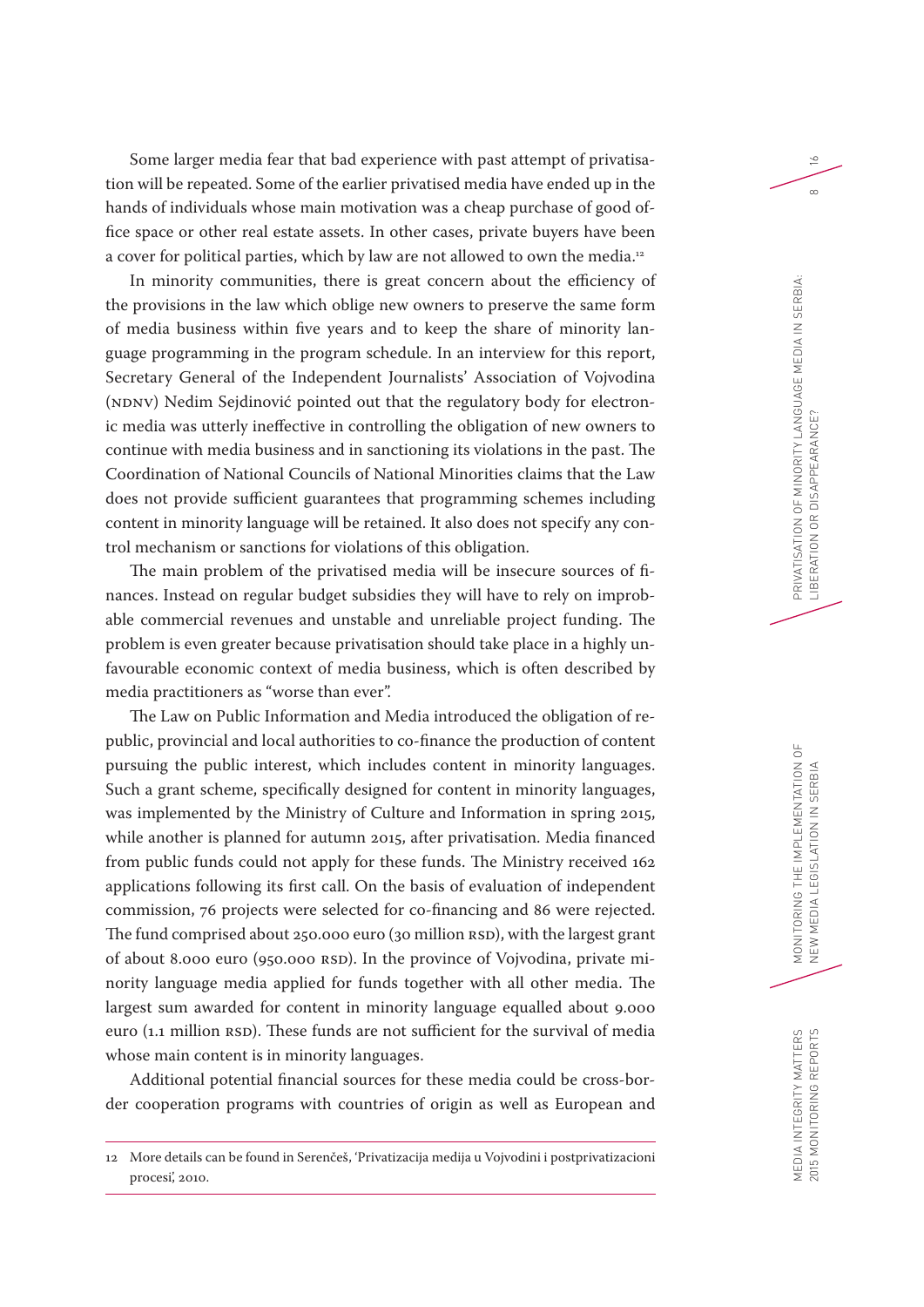other funds that promote minority media, as pointed by Nedim Sejdinović from NDNV. Sejdinović, however, stressed that the media must develop capacity to participate in these programs and apply for foreign funds.

The National Council of Slovak minority has prepared several strategies for the survival of media that broadcast in Slovak language. They have helped the establishment of a media network for the exchange of content in Slovak. According to the interviewed President of the Council's Information Committee Ana Jaskova, the Council has allocated funds from its own revenue to help these media. In 2015, the Council decided to introduce a more transparent funding through internal calls for support to individuals, personal initiatives and original ideas. Jaskova also hopes that privatised media would be able to improve the quality of their programs, better identify their target groups and thus stimulate new owners to develop a genuine interest to invest in minority language production.

In the view of Bulgarian minority representatives, the national councils and journalists should work together in order to secure further functioning of minority language media. The National Council of the Bulgarian national minority, as revealed by this report, have decided to create a foundation as a new owner of the media in Bulgarian language. On their own initiative, journalists of *RTV Caribrod* have drafted acts for the establishment of the foundation that would establish new media and also suggested whom to include in the staff.

Another potential solution for must-be-privatised media is the establishment of a civil-type community media outlet. However, civil sector media have not taken root in the country.<sup>13</sup>

The majority of local communities and also the media intended for privatisation have obstructed the privatisation process, hoping it would be suspended. According to interviewed representative of the Agency for Privatisation, Ivan Paligorić, conducted in May 2015, two months before the privatisation first deadline, the largest problem was a delay in activities that should have been done by local municipalities. A considerable number of them had not completed the procedure for evaluation of the capital of media companies, have not submitted the complete documentation or have not submitted it at all. By 18 June 2015, complete documentation was submitted to the privatisation agency only for 14 out of 73 media outlets, although it was a precondition for the official procedure to start. Minister of Culture and Information described the obstruction in these words: "The state wants to get out of ownership in media, but the media do not want to get out of the state", i.e. regular state funding.

In the opinion of all interviewed representatives of minority communities and their media, the new Law on Public Information and Media has not  $\geq$ 

 $\circ$ 

MEDIA INTEGRITY MATTERS 2015 MONITORING REPORTS

MEDIA INTEGRITY MATTERS 2015 MONITORING REPORTS

<sup>13</sup> Valić Nedeljković, D., 'What are national minority media?', in *Information in Minority Languages in the Western Balkans: Freedom, Access, Marginalization,* (ed.) D. Marko, Media-plan Institute, Sarajevo, 2013, pp. 45–61.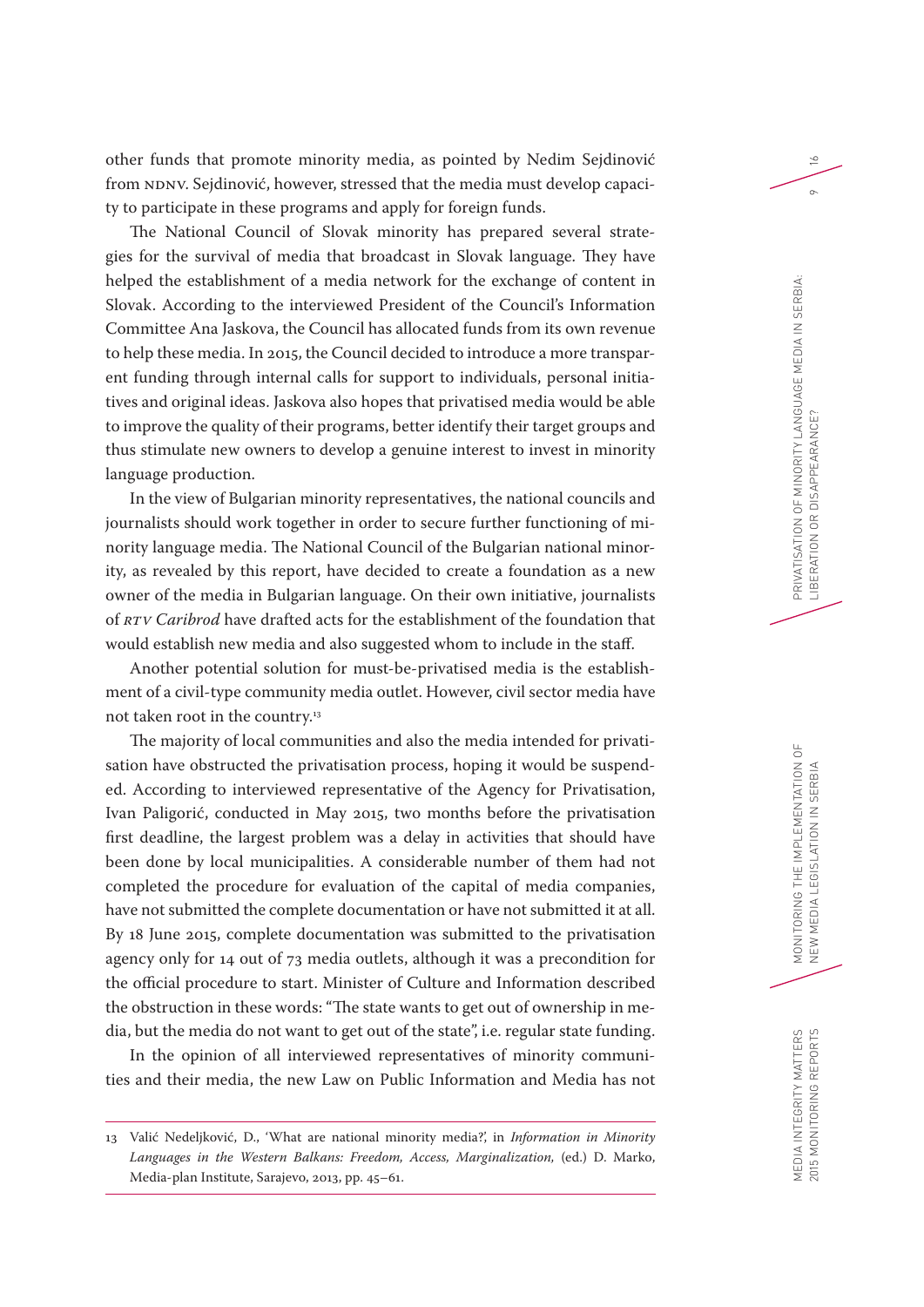provided a sustainable solution for minority language media that have to be privatised. They all insist that the state must provide larger financial support for these media, either directly or through minority councils. According to president of the Information Committee of the National Council of the Slovak national minority Ana Jaskova, in the best case, the problem of minority media will appear again in five years, after new private owners – if any – would be free from the obligation to continue with media business in their enterprises. Economic instability of privatised media is the main reason for a great part of media practitioners to hope that mandatory privatisation would be suspended, as it happened in 2007.

Positive consequences of privatisation, such as liberation of municipality-owned media outlets from political grasps of local authorities, or increased potential for better productivity and content quality after lifting the burden of a great surplus of employees are almost never mentioned by complaining minority councils or media employees. NDNV Secretary General Nedim Sejdinović, however, points out that state-owned media are often used as a warehouse for political party cadre and usually have many employees and a small number of journalists. In his view, a wise new media owner would lay off excessive administrative staff and hire a larger number of journalists in order to increase quality of media production. As a result, it would increase chance of the media to achieve sustainability.

#### 2.2 CHALLENGES FOR MEDIA OWNED BY COUNCILS OF NATIONAL MINORITIES

The position of media in minority languages founded, owned and managed by councils of national minorities is completely different from those owned by local municipalities. The Law on Public Information and Media preserved their privileged status in terms of secure public funding. The available funds for this type of media are in an enormous contrast with grants given as the state aid to private media in minority languages. In 2015, Vojvodina Secretariat for Culture and Public Information from the budget of Vojvodina province subsidizes 22 media owned by national councils by 2.45 million euro (294 million RSD). The largest subsidy was given to a daily in Hungarian language (85 million euro), while additional five media got about 250.000 euro each (29-30 million RSD), which equals the total sum given to 76 media by the Ministry of Culture and Information for support on national level to projects in minority languages.

The legal regulation for distribution of subsidies to media founded by minority councils is incoherent and unelaborated. It is provided by the Law on National Councils of National Minorities, adopted in 2009. The law, which has already been amended because of some unconstitutional provisions, reflects political deals made in 2004 when the Province of Vojvodina passed its founding and ownership rights over print media for national minorities  $\geq$ 

 $\supseteq$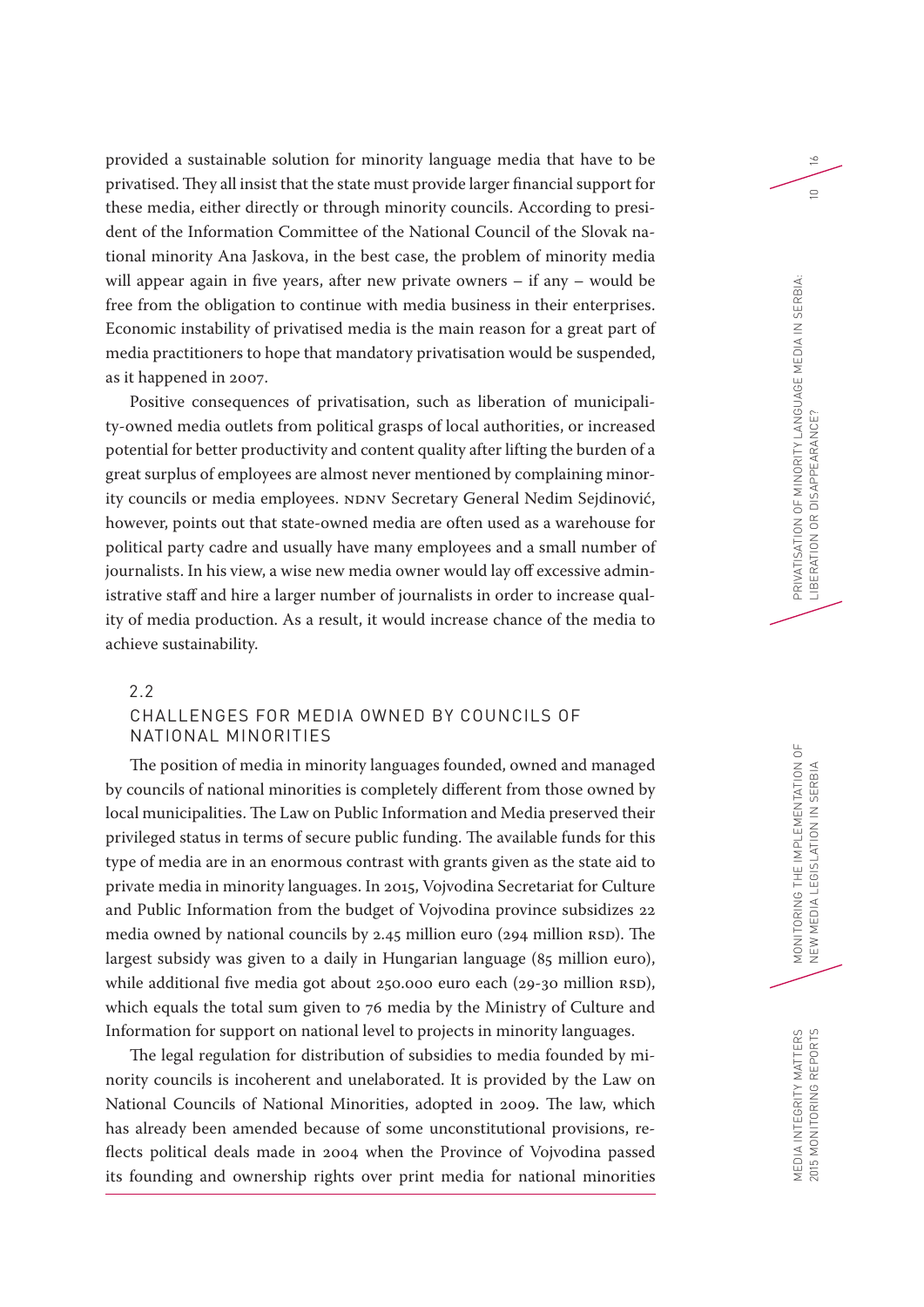living in Vojvodina to councils of national minorities with the obligation of the Province to fund them "from the same sources and according to the same standards" (Article 116) as in the time it was their owner. The 2009 Law on National Councils of National Minorities allowed other national councils to take on founding and ownership rights over media aimed for minorities, although this solution was strongly opposed to by media reformists, who saw this as a path towards etatization and politization of minority language media. However, out-of-Vojvodina minority councils have not managed to secure funding for their media since they had not been financed by state bodies before the change of status, as was the case with those situated in Vojvodina. This is the reason why the media taken by the National Councils of Bulgarians, for example, had to stop working.

Given that the Law on National Councils of National Minorities reflects the inherited differences from the past regarding the way how media owned by minority councils are financed, the new Law on Public Information and Media thus perpetuates the unequal conditions for national minorities to exercise their right to information in native languages. The Coordination of the National Councils of National Minorities is therefore right when it requests from the Ministry of Culture and Information to "establish the legal framework for funding" the media founded by minority councils. However, instead of looking for alternative solutions that would enable professional autonomy of these media, the Coordination requests from the state to widen the number of media financed by the state and include at least one print media managed by minority councils of Roma, Albanians, Bosniaks, Bulgarians, Vlachs, Czechs and Slovenians into the present system of state subsidies.

The analysis of the position of the media owned by minority councils in terms of their relation with founders has shown many negative aspects.<sup>14</sup> Minority councils have all the rights concerning the media they found, but no obligations towards them. Councils of national minorities are not accountable for spending of budget funds or for the quality and development of minority language media. They have not managed to solve any of the chronic problems of these media – poor technical and technological working conditions, low level of education and professionalism of journalists, low diversity of content and lack of investigative reporting, aging newsroom staff and low motivation of journalists.15 Most importantly, under the management of minority councils these media have become agents for pursuing the political agendas of minority councils instead of serving their minority audiences.

 $\geq$ 

 $=$ 

<sup>14</sup> Serenčeš, 'Privatizacija medija u Vojvodini i postprivatizacioni procesi', 2010.

<sup>15</sup> Valić Nedeljković, D., *Mediji nacionalnih manjina u Srbiji/Vojvodini -privatizacija*-, pp. 5–6. Available at: http://www.novinarska-skola.org.rs/nns3/documents/sr/1/sr.pdf. Accessed 29 May 2015.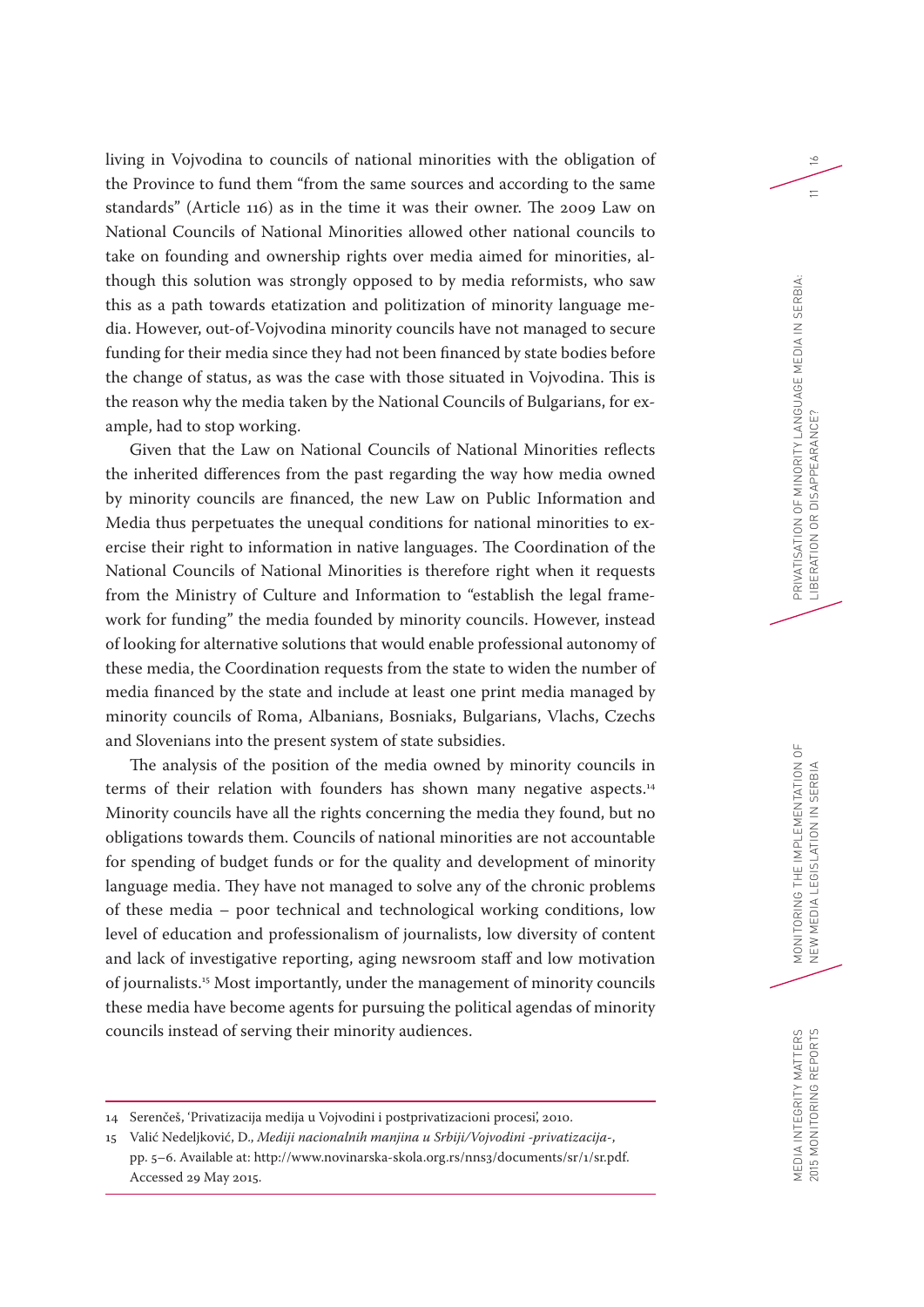### 3 CONCLUSIONS

The Law on Public Information and Media strictly requires that the state should withdraw from the media sector by terminating state ownership of media and budget subsidies to media enterprises. Once privatised, the media will be eligible for getting the state aid for promotion of the public interest, on an equal footing. Yet, Serbian media policy is not coherent when the media in minority languages are taken into account. It has submitted to the pressure of the leaders of national minority communities to allow indirect state ownership and direct funding from the budget for the part of minority language media which are under control of the national minorities' councils. The main aims of the Law on Public Information and Media – abandoning the basis for political influence on the media and halting the spending of public funds for partial political interests – are thus annulled in this part of the media sector.

When opposing the privatisation, minority language media owned by local municipalities request to be treated the same way as media owned by national councils, i.e. to be funded by ample state subsidies, instead to be left to uncertainties of the market. Notwithstanding its long preparation, the 2014 media regulation has not managed to develop a systematic solution for providing professional, good quality and relevant information to citizens of minority ethnic origin. To-be-privatised minority language media need additional affirmative measures that would secure their survival and protected position, in addition to those envisaged by the Law on Public Information and Media. The media owned by minority councils need the introduction of a system that would prevent political interference in their everyday functioning, the need which is not even touched by the media policy in Serbia.

In addition, new media legislation does not specify the way in which republic public broadcaster RTS should serve the needs of national minorities which are not met by the provincial public broadcaster RTV. The 2014 Law on Public Service Broadcasting, which replaced the former Law on Broadcasting (adopted in 2002), just repeated the obligations of PSB in this regard. Listing of these obligations in the former law, however, did not prevent RTS to ignore them all along and to provide only the program in Roma language. The implementation of the new law has not brought any changes in the programming of RTS, which is excused by the lack of financial resources in RTS.

A widespread opposition to privatisation of minority language media in minority ethnic communities therefore should be considered just a reflection of deeper problems in the regulation of position of national minorities in Serbia. The Republic does not have a strategic document for protecting the rights of national minorities. The Law on National Councils of National Minorities has been under revision for many years, but a new draft has not yet been completed. Legal framework for collective rights of national minorities is not

 $\geq$ 

 $\subseteq$ 

IA<br>Toring The IMPlex<br>Ex NEW MEDIA LEGISLATION IN SERBIA LEGISLATION IN 1999.<br>New Media Legislation In Serbia Legislation In Serbia Legislation In Serbia Legislation In Serbia Legislation<br>New York Legislation In Serbia Legislation In Serbia Legisl SERBIAN MEDIA POLICY IS NOT COHERENT WHEN THE MEDIA IN MINORITY LANGUAGES ARE TAKEN INTO ACCOUNT. IT HAS SUBMITTED TO THE PRESSURE OF THE LEADERS OF NATIONAL MINORITY COMMUNITIES TO ALLOW INDIRECT STATE OWNERSHIP AND DIRECT FUNDING FROM THE BUDGET FOR THE PART OF MINORITY LANGUAGE MEDIA WHICH ARE UNDER CONTROL OF THE NATIONAL MINORITIES' COUNCILS.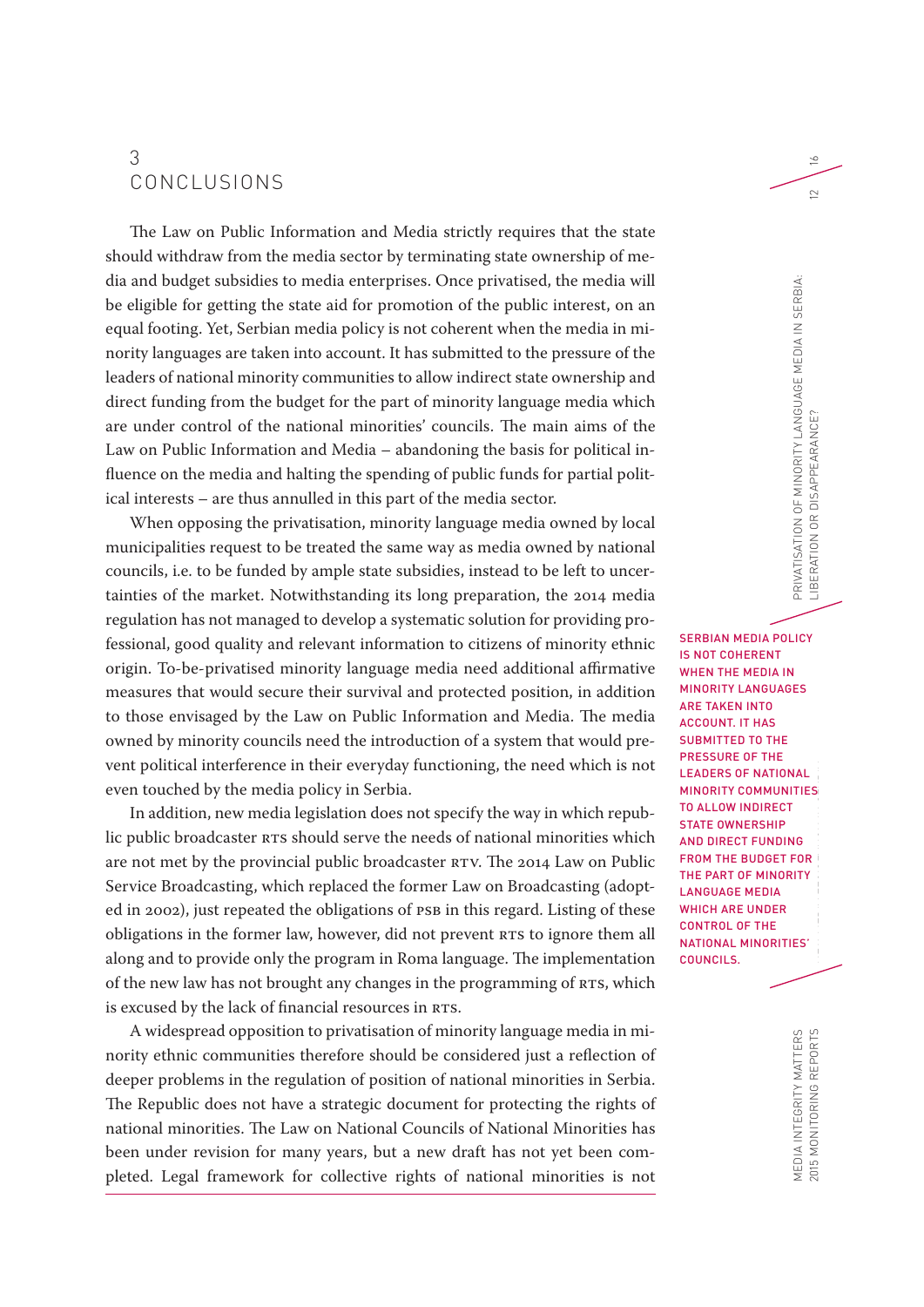harmonized with other laws and international documents. In such a context, it is no surprise that the communication rights of minorities are not comprehensively elaborated and solutions for development of these rights without discrimination among minorities on are not yet formulated.

At the moment this report is written, after the republic authorities decided to extend the media privatisation deadline from 1 July to 31 October 2015, it is not clear if privatisation of national minority media owned by local municipalities will be carried out. Obstruction of the process by local authorities and media, along with a strong campaign by councils of national minorities against the privatisation, proved to be successful enough. Namely prior to the rapid change of the 2014 law the Ministry of Culture and Information had claimed for months that there will be no extension of the deadline.

 $\leq$ 

 $\frac{1}{2}$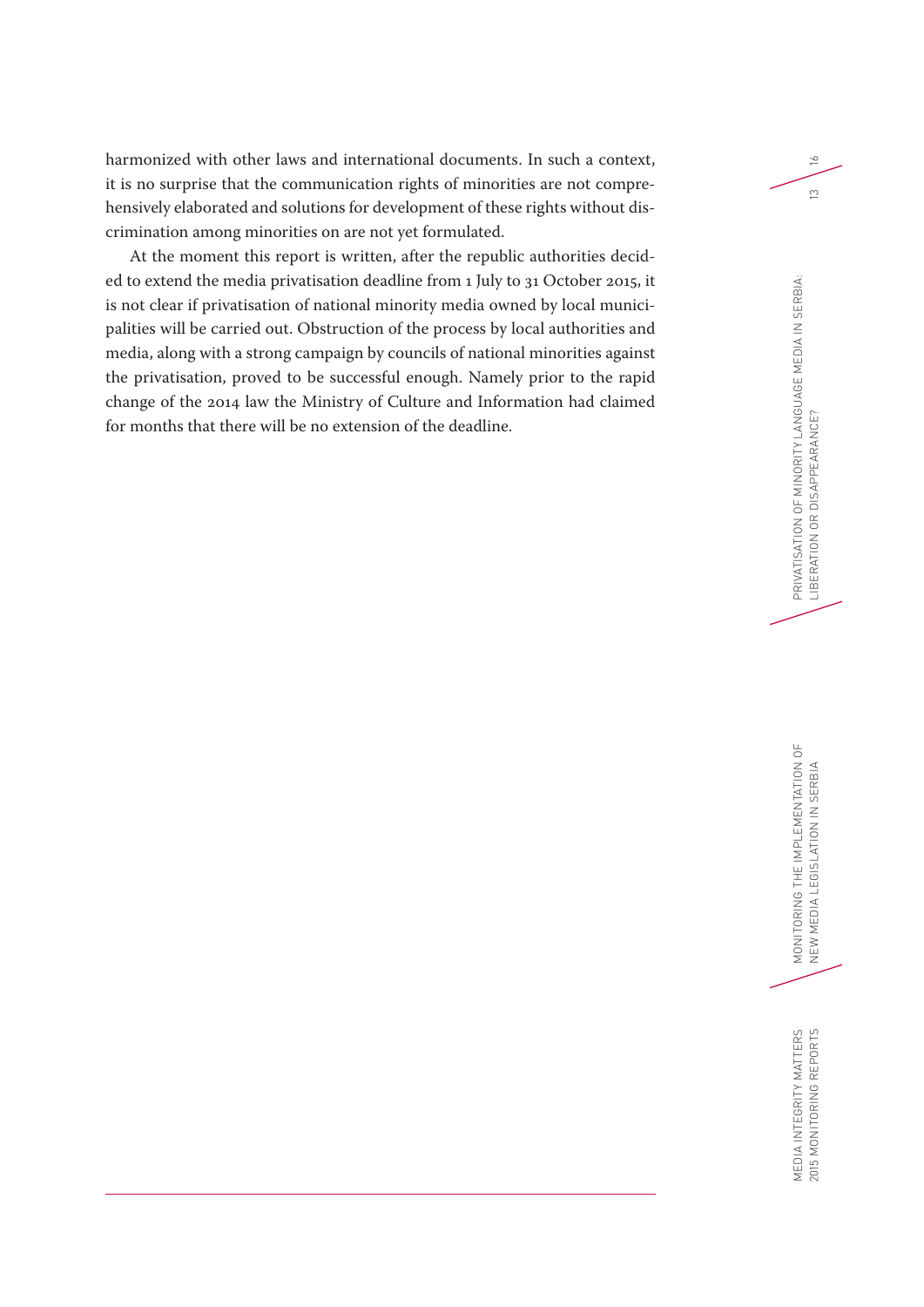### 4 RECOMMENDATIONS

- 1. If privatisation proceeds, the Ministry of Culture and Information should in the meantime provide some legal solution that media, which could not be sold due to the lack of interested parties, be transferred free of charge to journalists, as envisaged by the law, without being limited by the government decree that restricted this right only to some media employees. Journalist ownership of media in minority languages could be a well suited form of ownership, contributing to the independence of these media from the interests of external owners, be it private businessmen or councils of national minorities with their own agendas. This would also help increase pluralism of media in minority languages and provide the minority audiences with diverse views on relevant events.
- 2. The government should provide additional financial support for privatised media in minority languages, such as tax relief, in order to improve their difficult market position due to limited audiences.
- 3. Councils of national minorities should support the media in minority languages from their own revenues and provide them with logistical assistance.
- 4. Most importantly, a new Law on National Councils of National Minorities has to be drafted, with a wide participation of all stakeholders. This Law should provide ground for equal conditions of development of rights of national minorities and elaborate rights and obligations of minority councils regarding the media they found and own. Minority councils should be held accountable for spending public funds for functioning of media in minority languages. Relations between minority councils and employees of these media should be arranged in such a way as to prevent interference in journalist autonomy.
- 5. As soon as financing of the public service broadcaster RTS changes from the current scheme of state budget funding to a subscription fee model, as envisaged in the Law on Public Service Broadcasting from the beginning of 2016, the management of RTS should introduce programs for minorities which are not served by Vojvodina public broadcaster RTV. The regulator should hold responsible RTS for fulfilling its PSB remit, which includes the provision on content in minority languages.

 $\approx$ 

 $\overline{1}$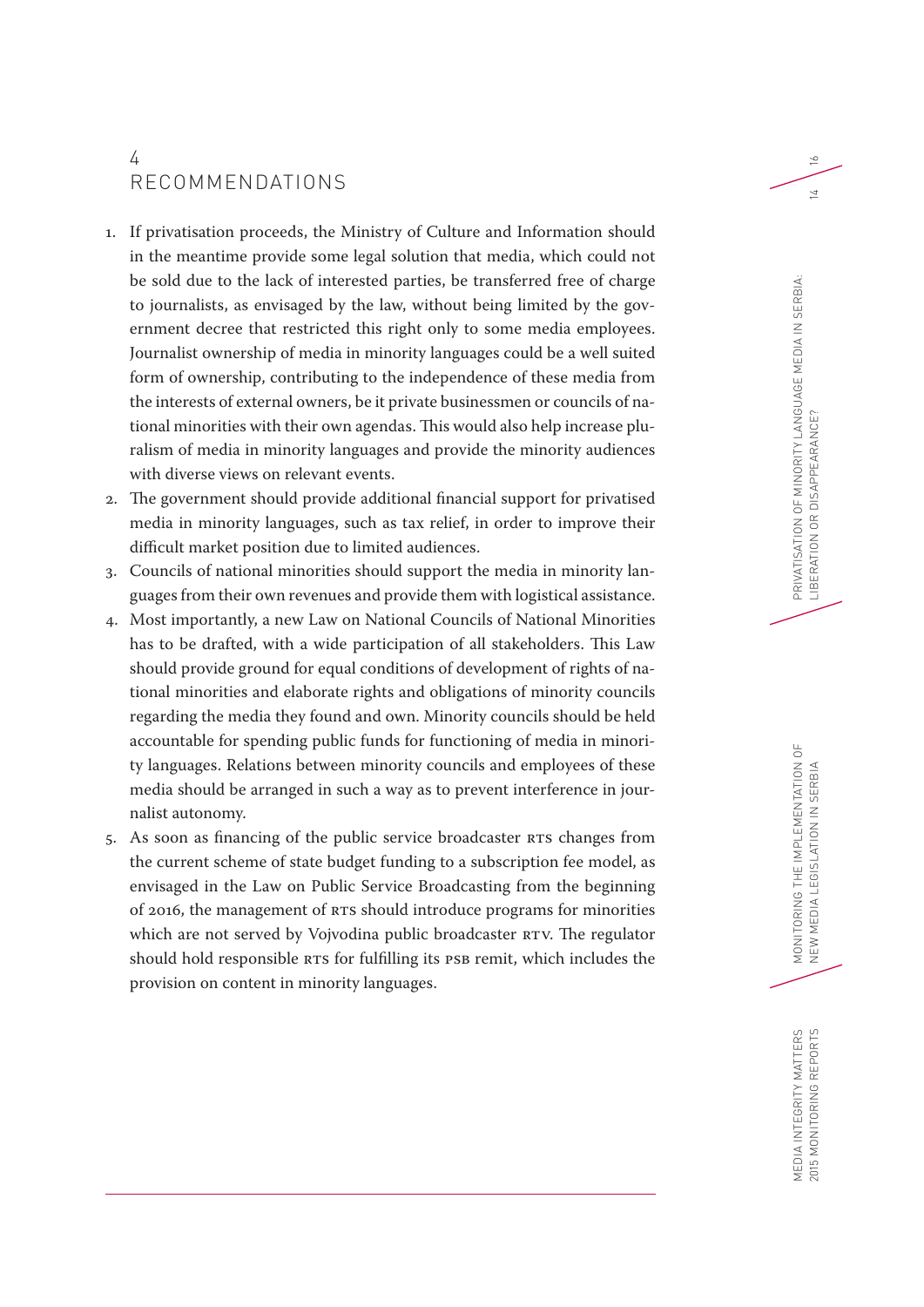#### SOURCES

- Cvejić, B., "Kašnjenje košta državu bar 100 miliona", Danas, 24 June 2015, p. 6.
- Fond za otvoreno društvo, *Informisanje na jezicima nacionalnih manjina*, Beograd, 2007. Available at: http://www.fosserbia. org/view\_file.php?file\_id=328. Accessed 30 April 2015.
- Marko, D., Nikolić, J. and Šinković, N. R., 'Analiza medija na jezicima manjina u Srbiji: Afirmativno i nekritički o sebi, malo o drugima', in *Manjine i medi ji na Zapadnom Balkanu*, Sarajevo, 2012, pp. 326–397. Avaialable at: http://www.mediaonline.ba/ba/pdf.as p?id=505&n=manjine%20i%20mediji%20 na%20zapadnom%20balkanu. Accessed 29 May 2015.
- Magyar Nemzeti Tanács [National Council of the Hungarian Ethnic Minority], *Vajdasági magyar médiastratégia: 2011- 2016*  [*Media Stategy for Media Oulets in Hungarian language in Vojvodina*], Szabadka/Subotica, 2011. Available at: http://www.mnt.org.rs/sites/default/ files/attachments/vajdasagi\_magyar\_me dia\_startegia.pdf. Accessed 25 June 2015.
- Open letter of the Coordination of National Councils of National Minorities of the Republic of Serbia to the Minister of Culture and Information, Ivan Tasovac, Available at: http://www.novinarska-sko la.org.rs/sr/?p=3815. Accessed 1 July 2015.
- Serenčeš, Ž., 'Privatizacija medija u Vojvodini i postprivatizacioni procesi', in *Vojvođanski mediji – politički kom promis ili profesionalno izveštavanje,*  Nezavisno društvo novinara Vojvodine, Novi Sad, 2010, pp. 7–29.
- 'Uredba o prenosu kapitala bez naknade zaposlenima kod izdavača medija',

*Službeni glasnik Republike Srbije,* No. 05 110-3345/2015. Available at: http://www. slglasnik.info/sr/30-27-03-2015/28583 uredba-o-prenosu-kapitala-bez-nak nade-zaposlenima-kod-izdavaca-medija. html. Accessed 1 July 2015.

- Valić Nedeljković, D. (ed.), *Mediji o svakod nevici*, Novosadska novinarska skola, Novi Sad, 2008.
- Valić Nedeljković, D., "Kriza štampe na je zicima nacionalnih manjina zapad nog Balkana – kulturološke konse kvence", *Medijski dijalozi – časopis za istraživanje medija i društva* 16 (6), 2013, pp. 297–317.
- Valić Nedeljković, D., 'What are nation al minority media?', in *Information in Minority Languages in the Western Balkans: Freedom, Access, Marginalization,* (ed.) D. Marko, Mediaplan Institute, Sarajevo, 2013, pp. 45–61.
- Valić Nedeljković, D., *Mediji nacionalnih manjina u Srbiji/Vojvodini -privatizaci ja*-. Available at: http://www.novinar ska-skola.org.rs/nns3/documents/sr/1/ sr.pdf. Accessed 29 May 2015.
- 'Zakon o nacionalnim savetima nacional nih manjina', *Službeni glasnik Republike Srbije*, No. 72/2009, 20/2014 - odluka us i 55/2014.
- 'Zakon o javnom informisanju i medijia'*, Službeni glasnik Republike Srbije*, No. 83/2014.
- 'Zakon o javnim medijskim servisima', *Službeni glasnik Republike Srbije*, No. 83/2014.
- 'Zakon o zaštiti prava i sloboda nacionalnih manjina', *Službeni list SRJ*, No. 11/2002.

 $\geq$ 

 $\overline{5}$